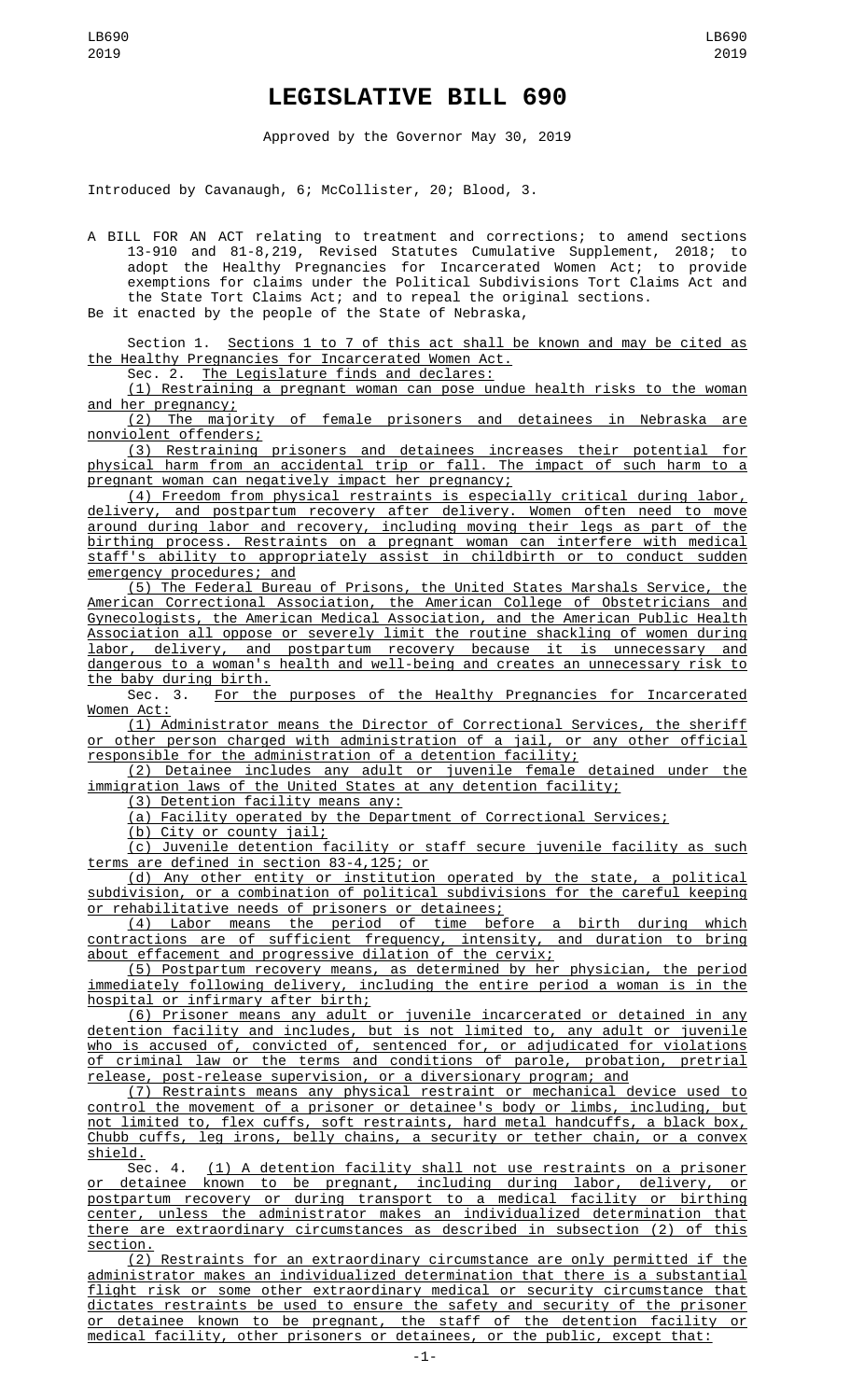(a) If the doctor, nurse, or other health professional treating the prisoner or detainee known to be pregnant requests that restraints not be used, any detention facility employee accompanying the prisoner or detainee shall immediately remove all restraints;

(b) Under no circumstances shall leg or waist restraints be used on the prisoner or detainee known to be pregnant unless the prisoner or detainee presents an immediate and serious risk of harm or a substantial and immediate flight risk; and

(c) Under no circumstances shall any restraints be used on any prisoner or detainee in labor or during childbirth unless the prisoner or detainee presents an immediate and serious risk of harm or a substantial and immediate flight risk.

(3) Upon a prisoner's or detainee's admission to a medical facility or birthing center for labor or childbirth, no detention facility employee shall remain present in the room during labor or childbirth unless specifically requested or approved by medical personnel. A detention facility employee may ask medical personnel to allow such employee to remain present. If a detention facility employee's presence is requested or approved by medical personnel, the employee shall, if practicable, be female.

(4) If a prisoner or detainee known to be pregnant is transported to a medical facility or birthing center and restraints are used, the administrator of the detention facility shall inform the relevant staff at the medical facility or birthing center of the risks and dangers of removing the restraints from the specific prisoner or detainee.

(5) If restraints are used on a prisoner or detainee known to be pregnant pursuant to subsection (2) of this section:

(a) The type of restraint applied and the application of the restraint must be done in the least restrictive manner necessary; and

(b) The administrator shall make written findings within ten days as to the extraordinary circumstances that dictated the use of the restraints. These findings shall be kept on file by the detention facility for at least five years and be made available for public inspection, except that no individually identifying information of the prisoner or detainee shall be made public under this section without the prisoner's or detainee's prior written consent.

Sec. 5. Any prisoner or detainee restrained in violation of the Healthy Pregnancies for Incarcerated Women Act may file a civil action which shall be pursued as a tort claim under the Political Subdivisions Tort Claims Act or the State Tort Claims Act.

Sec. 6. (1) On or before October 1, 2019, each detention facility in this state shall adopt and promulgate rules and regulations to carry out the Healthy Pregnancies for Incarcerated Women Act. A detention facility may also adopt and promulgate such rules and regulations developed by the Jail Standards Board or the Nebraska Commission on Law Enforcement and Criminal Justice. Such rules and regulations shall be included in any handbook for prisoners or detainees.

(2) On and after October 1, 2019, a detention facility shall inform each prisoner or detainee of the rules and regulations adopted and promulgated under this section upon admission to the detention facility.

(3) On or before November 1, 2019, a detention facility shall inform any prisoner or detainee in custody of the detention facility, who has not previously been informed, of the rules and regulations adopted and promulgated under this section.<br>Sec. 7. On o

Sec. 7. <u>On or before June 1, 2020, and each June 1 thereafter, each</u> administrator of a detention facility shall submit a report describing any use of restraints on a pregnant prisoner or detainee in the preceding calendar year. The Director of Correctional Services shall submit such report to the Inspector General of the Nebraska Correctional System. An administrator of a detention facility operated by a political subdivision shall submit such report to the Jail Standards Board. The report shall not contain individually identifying information of any prisoner or detainee. Such reports shall be made available for public inspection.

Sec. 8. Section 13-910, Revised Statutes Cumulative Supplement, 2018, is amended to read:

13-910 The Political Subdivisions Tort Claims Act and sections 16-727, 16-728, 23-175, 39-809, and 79-610 shall not apply to:

(1) Any claim based upon an act or omission of an employee of a political subdivision, exercising due care, in the execution of a statute, ordinance, or officially adopted resolution, rule, or regulation, whether or not such statute, ordinance, resolution, rule, or regulation is valid;

(2) Any claim based upon the exercise or performance of or the failure to exercise or perform a discretionary function or duty on the part of the political subdivision or an employee of the political subdivision, whether or not the discretion is abused;

(3) Any claim based upon the failure to make an inspection or making an inadequate or negligent inspection of any property other than property owned by or leased to such political subdivision to determine whether the property complies with or violates any statute, ordinance, rule, or regulation or contains a hazard to public health or safety unless the political subdivision had reasonable notice of such hazard or the failure to inspect or inadequate or negligent inspection constitutes a reckless disregard for public health or safety;

(4) Any claim based upon the issuance, denial, suspension, or revocation of or failure or refusal to issue, deny, suspend, or revoke any permit, license, certificate, or order. Nothing in this subdivision shall be construed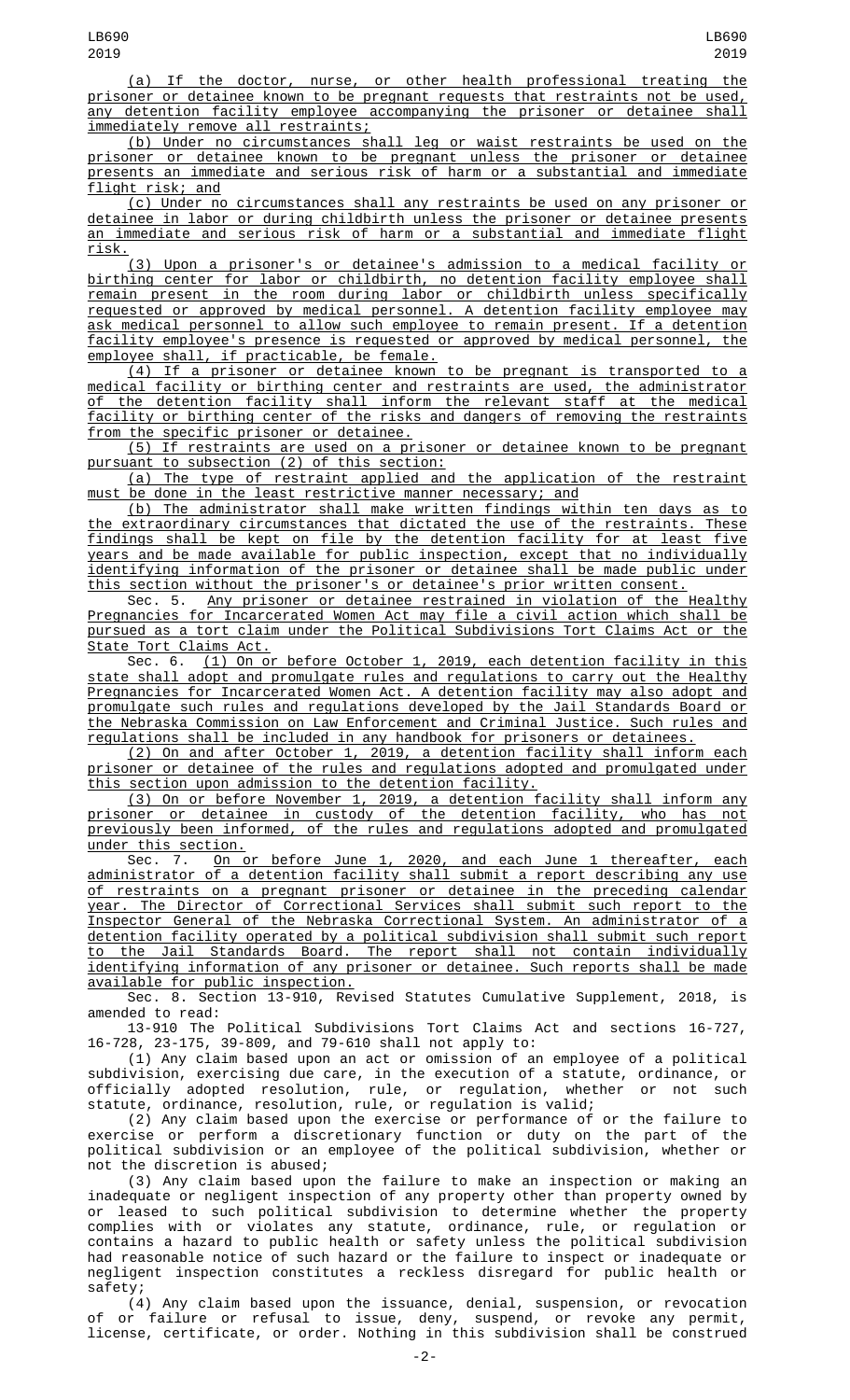to limit a political subdivision's liability for any claim based upon the negligent execution by an employee of the political subdivision in the issuance of a certificate of title under the Motor Vehicle Certificate of Title Act and the State Boat Act except when such title is issued upon an application filed electronically by an approved licensed dealer participating in the electronic dealer services system pursuant to section 60-1507;

(5) Any claim arising with respect to the assessment or collection of any tax or fee or the detention of any goods or merchandise by any law enforcement officer;

(6) Any claim caused by the imposition or establishment of a quarantine by the state or a political subdivision, whether such quarantine relates to persons or property;

(7) Any claim arising out of assault, battery, false arrest, false imprisonment, malicious prosecution, abuse of process, libel, slander, misrepresentation, deceit, or interference with contract rights<u>, except that</u> this subdivision does not apply to a claim under the Healthy Pregnancies for Incarcerated Women Act;

(8) Any claim by an employee of the political subdivision which is covered by the Nebraska Workers' Compensation Act;

(9) Any claim arising out of the malfunction, destruction, or unauthorized removal of any traffic or road sign, signal, or warning device unless it is not corrected by the political subdivision responsible within a reasonable time after actual or constructive notice of such malfunction, destruction, or removal. Nothing in this subdivision shall give rise to liability arising from an act or omission of any political subdivision in placing or removing any traffic or road signs, signals, or warning devices when such placement or removal is the result of a discretionary act of the political subdivision;

(10) Any claim arising out of snow or ice conditions or other temporary conditions caused by nature on any highway as defined in section 60-624, bridge, public thoroughfare, or other public place due to weather conditions. Nothing in this subdivision shall be construed to limit a political subdivision's liability for any claim arising out of the operation of a motor vehicle by an employee of the political subdivision while acting within the course and scope of his or her employment by the political subdivision;

(11) Any claim arising out of the plan or design for the construction of or an improvement to any highway as defined in such section or bridge, either in original construction or any improvement thereto, if the plan or design is approved in advance of the construction or improvement by the governing body of<br>the political subdivision or some other body or employee exercising the political subdivision or some other body or employee exercising discretionary authority to give such approval;

(12) Any claim arising out of the alleged insufficiency or want of repair of any highway as defined in such section, bridge, or other public thoroughfare. Insufficiency or want of repair shall be construed to refer to the general or overall condition and shall not refer to a spot or localized defect. A political subdivision shall be deemed to waive its immunity for a claim due to a spot or localized defect only if (a) the political subdivision has had actual or constructive notice of the defect within a reasonable time to allow repair prior to the incident giving rise to the claim or (b) the claim arose during the time specified in a notice provided by the political subdivision pursuant to subsection (3) of section 39-1359 and the state or political subdivision had actual or constructive notice; or

(13)(a) Any claim relating to recreational activities for which no fee is charged (i) resulting from the inherent risk of the recreational activity, (ii) arising out of a spot or localized defect of the premises unless the spot or localized defect is not corrected by the political subdivision leasing, owning, or in control of the premises within a reasonable time after actual or constructive notice of the spot or localized defect, or (iii) arising out of the design of a skatepark or bicycle motocross park constructed for purposes of skateboarding, inline skating, bicycling, or scootering that was constructed or reconstructed, reasonably and in good faith, in accordance with generally recognized engineering or safety standards or design theories in existence at the time of the construction or reconstruction. For purposes of this subdivision, a political subdivision shall be charged with constructive notice only when the failure to discover the spot or localized defect of the premises is the result of gross negligence.

(b) For purposes of this subdivision:

(i) Recreational activities include, but are not limited to, whether as a participant or spectator: Hunting, fishing, swimming, boating, camping, picnicking, hiking, walking, running, horseback riding, use of trails, nature study, waterskiing, winter sports, use of playground equipment, biking, roller blading, skateboarding, golfing, athletic contests; visiting, viewing, or enjoying entertainment events, festivals, or historical, archaeological, scenic, or scientific sites; and similar leisure activities;

(ii) Inherent risk of recreational activities means those risks that are characteristic of, intrinsic to, or an integral part of the activity;

(iii) Gross negligence means the absence of even slight care in the performance of a duty involving an unreasonable risk of harm; and

(iv) Fee means a fee to participate in or be a spectator at a recreational activity. A fee shall include payment by the claimant to any person or organization other than the political subdivision only to the extent the political subdivision retains control over the premises or the activity. A fee shall not include payment of a fee or charge for parking or vehicle entry.

(c) This subdivision, and not subdivision (3) of this section, shall apply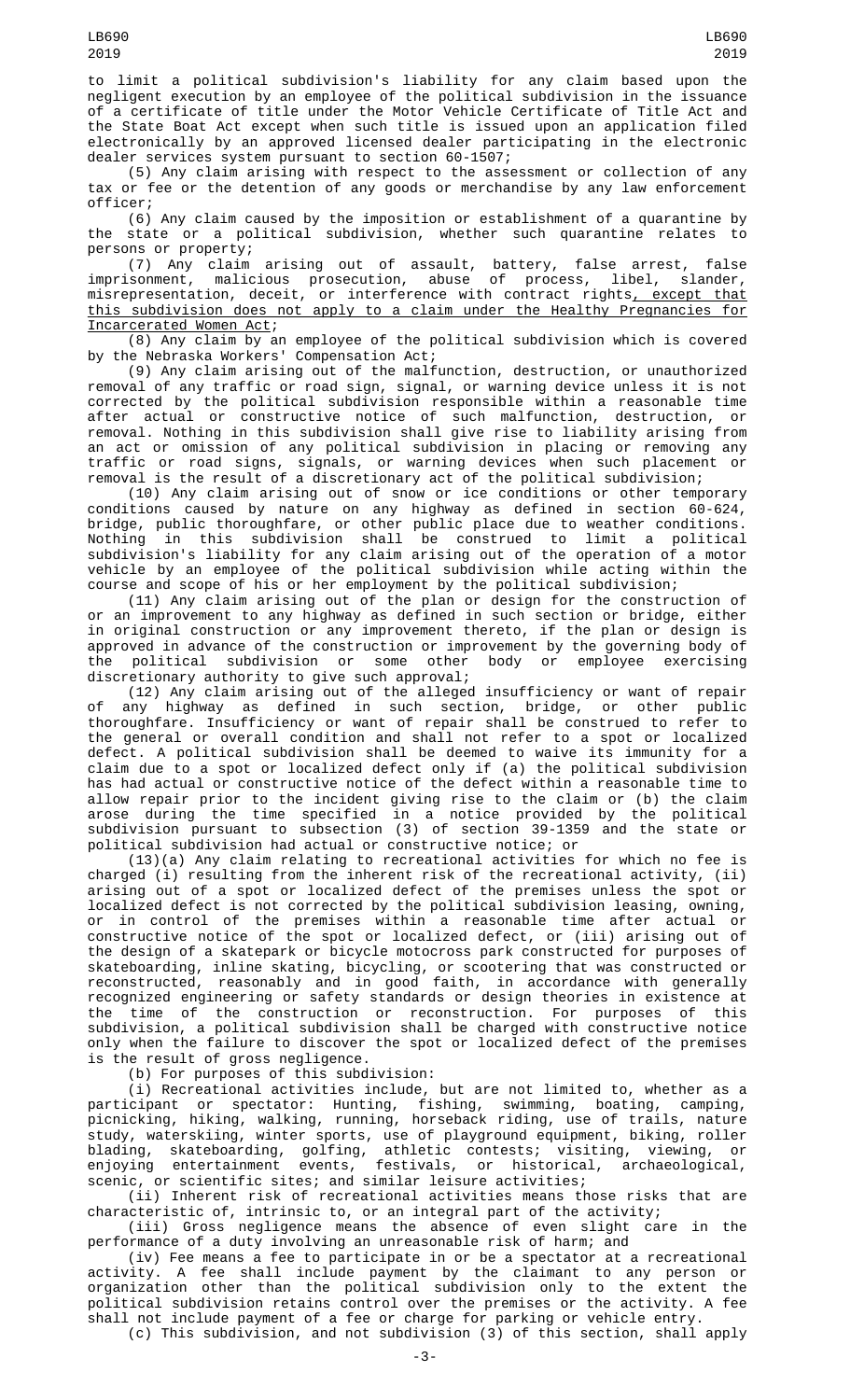Sec. 9. Section 81-8,219, Revised Statutes Cumulative Supplement, 2018, is amended to read:

81-8,219 The State Tort Claims Act shall not apply to:

(1) Any claim based upon an act or omission of an employee of the state, exercising due care, in the execution of a statute, rule, or regulation, whether or not such statute, rule, or regulation is valid, or based upon the exercise or performance or the failure to exercise or perform a discretionary function or duty on the part of a state agency or an employee of the state, whether or not the discretion is abused;

(2) Any claim arising with respect to the assessment or collection of any tax or fee, or the detention of any goods or merchandise by any law enforcement officer;

(3) Any claim for damages caused by the imposition or establishment of a quarantine by the state whether such quarantine relates to persons or property;

(4) Any claim arising out of assault, battery, false imprisonment, false arrest, malicious prosecution, abuse of process, libel, slander, or interference with contract rights<u>, except that this subdivision does not apply</u> to a claim under the Healthy Pregnancies for Incarcerated Women Act;

(5) Any claim arising out of misrepresentation or deceit, except that, in cases of adoption or placement, the State Tort Claims Act shall apply to a claim arising out of misrepresentation or deceit by the Department of Health and Human Services in failing to warn, notify, or inform of a ward's mental and behavioral health history, educational history, and medical history, including any history as a victim or perpetrator of sexual abuse;

(6) Any claim by an employee of the state which is covered by the Nebraska Workers' Compensation Act;

(7) Any claim based on activities of the Nebraska National Guard when such claim is cognizable under the Federal Tort Claims Act, 28 U.S.C. 2674, or the federal National Guard Claims Act, 32 U.S.C. 715, or when such claim accrues as a result of active federal service or state service at the call of the Governor for quelling riots and civil disturbances;

(8) Any claim based upon the failure to make an inspection or making an inadequate or negligent inspection of any property other than property owned by or leased to the state to determine whether the property complies with or violates any statute, ordinance, rule, or regulation or contains a hazard to public health or safety unless the state had reasonable notice of such hazard or the failure to inspect or inadequate or negligent inspection constitutes a reckless disregard for public health or safety;

(9) Any claim based upon the issuance, denial, suspension, or revocation of or failure or refusal to issue, deny, suspend, or revoke any permit, license, certificate, or order. Such claim shall also not be filed against a state employee acting within the scope of his or her office. Nothing in this subdivision shall be construed to limit the state's liability for any claim based upon the negligent execution by a state employee in the issuance of a certificate of title under the Motor Vehicle Certificate of Title Act and the State Boat Act except when such title is issued upon an application filed electronically by an approved licensed dealer participating in the electronic dealer services system pursuant to section 60-1507;

(10) Any claim arising out of the malfunction, destruction, or unauthorized removal of any traffic or road sign, signal, or warning device unless it is not corrected by the governmental entity responsible within a reasonable time after actual or constructive notice of such malfunction, destruction, or removal. Nothing in this subdivision shall give rise to liability arising from an act or omission of any governmental entity in placing or removing any traffic or road signs, signals, or warning devices when such placement or removal is the result of a discretionary act of the governmental entity;

(11) Any claim arising out of snow or ice conditions or other temporary conditions caused by nature on any highway as defined in section 60-624, bridge, public thoroughfare, or other state-owned public place due to weather conditions. Nothing in this subdivision shall be construed to limit the state's liability for any claim arising out of the operation of a motor vehicle by an employee of the state while acting within the course and scope of his or her employment by the state;

(12) Any claim arising out of the plan or design for the construction of or an improvement to any highway as defined in such section or bridge, either in original construction or any improvement thereto, if the plan or design is approved in advance of the construction or improvement by the governing body of the governmental entity or some other body or employee exercising discretionary authority to give such approval;

(13) Any claim arising out of the alleged insufficiency or want of repair of any highway as defined in such section, bridge, or other public thoroughfare. Insufficiency or want of repair shall be construed to refer to the general or overall condition and shall not refer to a spot or localized defect. The state shall be deemed to waive its immunity for a claim due to a spot or localized defect only if the state has had actual or constructive notice of the defect within a reasonable time to allow repair prior to the incident giving rise to the claim;

(14)(a) Any claim relating to recreational activities on property leased, owned, or controlled by the state for which no fee is charged (i) resulting